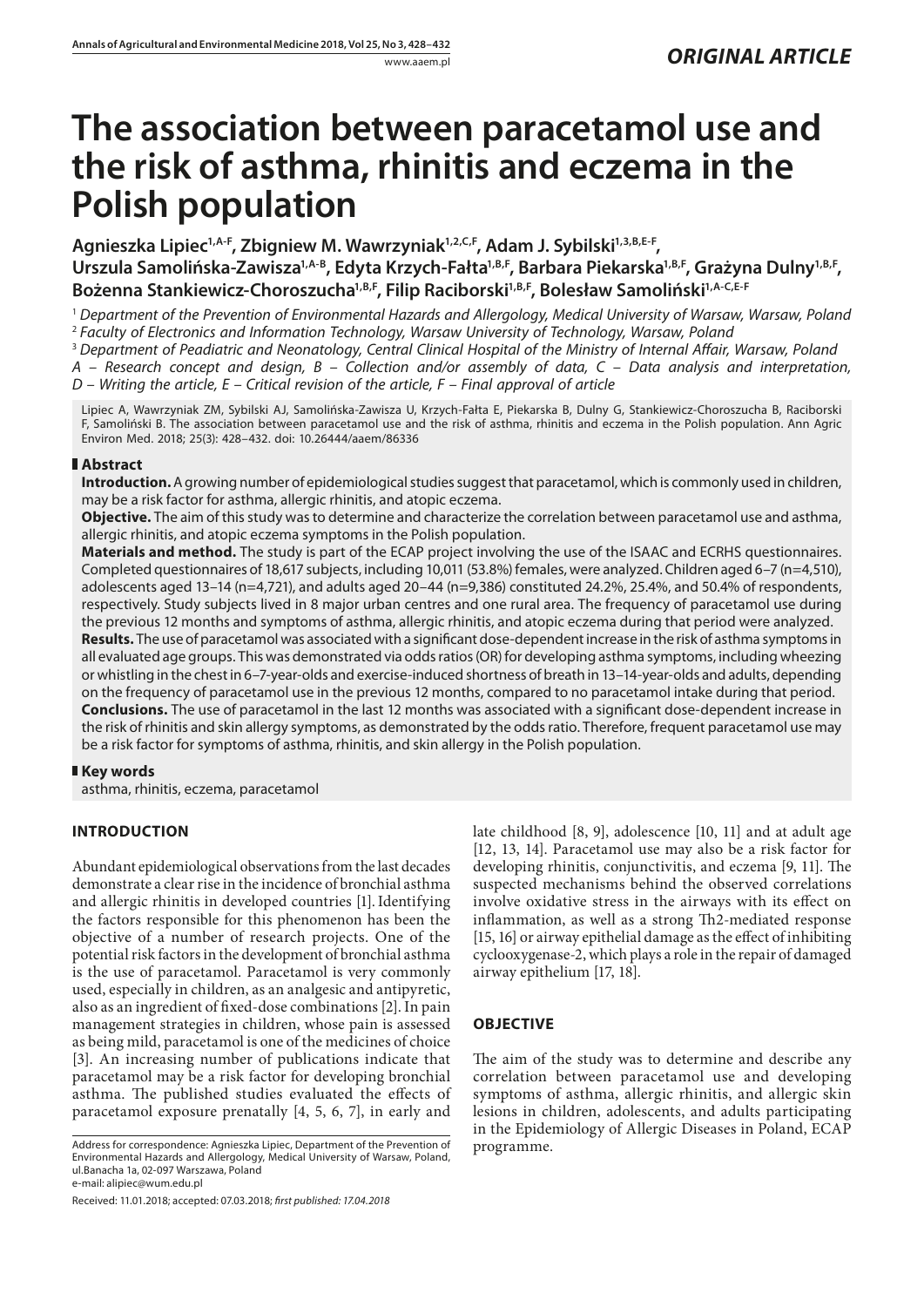Agnieszka Lipiec, Zbigniew M. Wawrzyniak, Adam J. Sybilski, Urszula Samolińska-Zawisza , Edyta Krzych-Fałta, Barbara Piekarska . The association between paracetamol…

## **MATERIALS AND METHOD**

**Study population.** The ECAP study used the complete European Community Respiratory Health Survey II (ECRHS II) and International Study of Asthma and Allergy in Childhood (ISAAC) questionnaires, translated into Polish and validated in a pilot study. Subjects living in the 8 largest Polish urban centres (each with a population of over 150,000) and one rural area (also with a population of over 150,000) were included in the study. The study group was randomized and stratified based on the PESEL number assigned to every Polish citizen. As in the ISAAC and ECRHS study protocols, this study included 3 groups of respondents; 6 – 7-year-old children, 13 – 14-year-old adolescents, and 20 – 44-yearold adults. A total of 22,703 respondents were included in the study; however 18,617 questionnaires (including 10,011 [53.8%] questionnaires completed by females) met the ultimate quality assessment criteria. Children aged 6 – 7  $(n=4,510)$ , adolescents aged 13 – 14  $(n=4,721)$ , and adults aged 20 – 44 (n=9,386) constituted 24.2%, 25.4%, and 50.4% respondents, respectively.

**Questionnaire-based survey.** The study was conducted via Computer Assisted Personal Interviewing (CAPI) with the use of Personal Digital Assistant (PDA). Completed questionnaires were automatically transferred to the central database with the use of General Packet Radio Service (GPRS) to form the database for analysis. The response "Yes" to the question on the use of paracetamol (including fixed combination drugs) during the last 12 months (v 462) required indicating the frequency of use, according to the following classification: 1) at least once a year or 2) at least once a month. Asthma symptoms were assessed via the following questions:

- Have you had wheezing or whistling in your chest at any time in the last 12 months? (v 136);
- Have you been woken up with a feeling of tightness in your chest in the last 12 months? (v 139);
- Have you had an attack of shortness of breath that came on during the day when you were at rest in the last 12 months? (v 140);
- Have you had an attack of shortness of breath that came on following strenuous activity in the last 12 months? (v 141).

Symptoms of rhinitis were identified with the following question: Have you ever had a problem with sneezing or a runny or blocked nose when you did not have a cold or flu in the last 12 months? (v 179).

Skin lesions were identified with the following questions: Have you ever had itchy skin changes coming and going for at least 6 months? (v 192);

- Have you had these itchy skin changes in the last 12 months? (v 193);
- Have these itchy skin changes at any time affected any of the following places: the folds of the elbows, behind the knees, in front of the ankles, under the buttocks or around the neck, ears or eyes? (v 194).

**Statistical analysis.** Differences between groups in terms of binary variables regarding symptoms and diagnoses were calculated with a chi-square test with the P value. Correlations between diagnoses and exposure / individual symptoms represented as binary variables were assessed via

simple and multiple logistic regression analyses. Separate odds ratio (OR) values with their 95% confidence intervals (CI) were calculated for all potential risk factors, individual diagnoses, and age groups. Risk factors involved in the simple regression analysis were subsequently analyzed in a multiple logistic regression model. The analyses were performed with the IBM SPSS Statistics v.19.0 and Statistica v.10 (StatSoft, Inc., USA); some of the graphs were created with Excel v.2010, Microsoft.

The study was approved by the institutional Bioethics Committee sand carried out as part of the project "Implementation of the system for prevention and early diagnosis of allergic disorders in Poland" (No. 6 P05 2005 C/06572) funded by the Ministry for Health and Ministry for Science in Warsaw, Poland.

## **RESULTS**

The proportion of respondents taking paracetamol at least once a month in the last 12 months was the highest at 41.29%  $(n=3,866)$  in the adult (ages 20 – 44) group, with the relevant values in the youngest age group  $(6 - 7$  years) and in the group of 13 – 14-year-olds at 17.43% (n=782) and 26.33% (n=1,238), respectively. The mean rate of exposure to paracetamol at least once a month in the last 12 months in the total study population was 31.73% (n=5,886). The percentage of subjects who used paracetamol at least once during the last 12 months was highest in the youngest age group (6 – 7-year-olds) at 61.55% (n=2,761), with 51.76% (n=2,435) and 37,6% (n=3,520) in the groups of 13 – 14-year-olds and adults, respectively. A mean 46.99% (n=8,716) of the study population who completed this item of the questionnaire took paracetamol at least once during the previous 12 months.

**Asthma.** The reported intake of paracetamol in the last 12 months was associated with a significant dose-dependent increase in the risk of bronchial asthma symptoms in all evaluated age groups (Tab. 1).

The strongest correlation between the individual asthma symptoms and frequent paracetamol use of at least once a month was demonstrated in the youngest evaluated population of children 6–7 years of age. In this age group, the odds ratio (OR) values for wheezes/whistling in the chest with paracetamol use only once a year and at least once a month in the last 12 months, in comparison with no paracetamol use, were: 1.56 (95% CI 1.26–1.93) and 2.82 (95% CI 2.21–3.60), respectively. An equally strong risk-dose correlation was observed in the youngest age group for attacks of shortness of breath induced by strenuous activity, with OR=1.48 (95% CI 1.13–1.94) for a single paracetamol use in the last 12 months and 2.82 (95% CI 2.09–3.81) for frequent, once a month, use of the drug in the same period of time. A strong correlation between attacks of shortness of breath due to strenuous activity and frequent use of paracetamol was also observed in the group of adolescents (13–15 years old) and adults (20–44 years old), with OR=2.64 (95% CI 2.12–3.28) and OR=1.98 (95% CI 1.70–2.26), respectively.

Voluntary paracetamol use was not demonstrated to be greater in the group of respondents who reported symptoms of, and were diagnosed with, asthma than in the group who reported symptoms but without earlier asthma diagnosis, which could constitute a confounding factor (Tab. 2).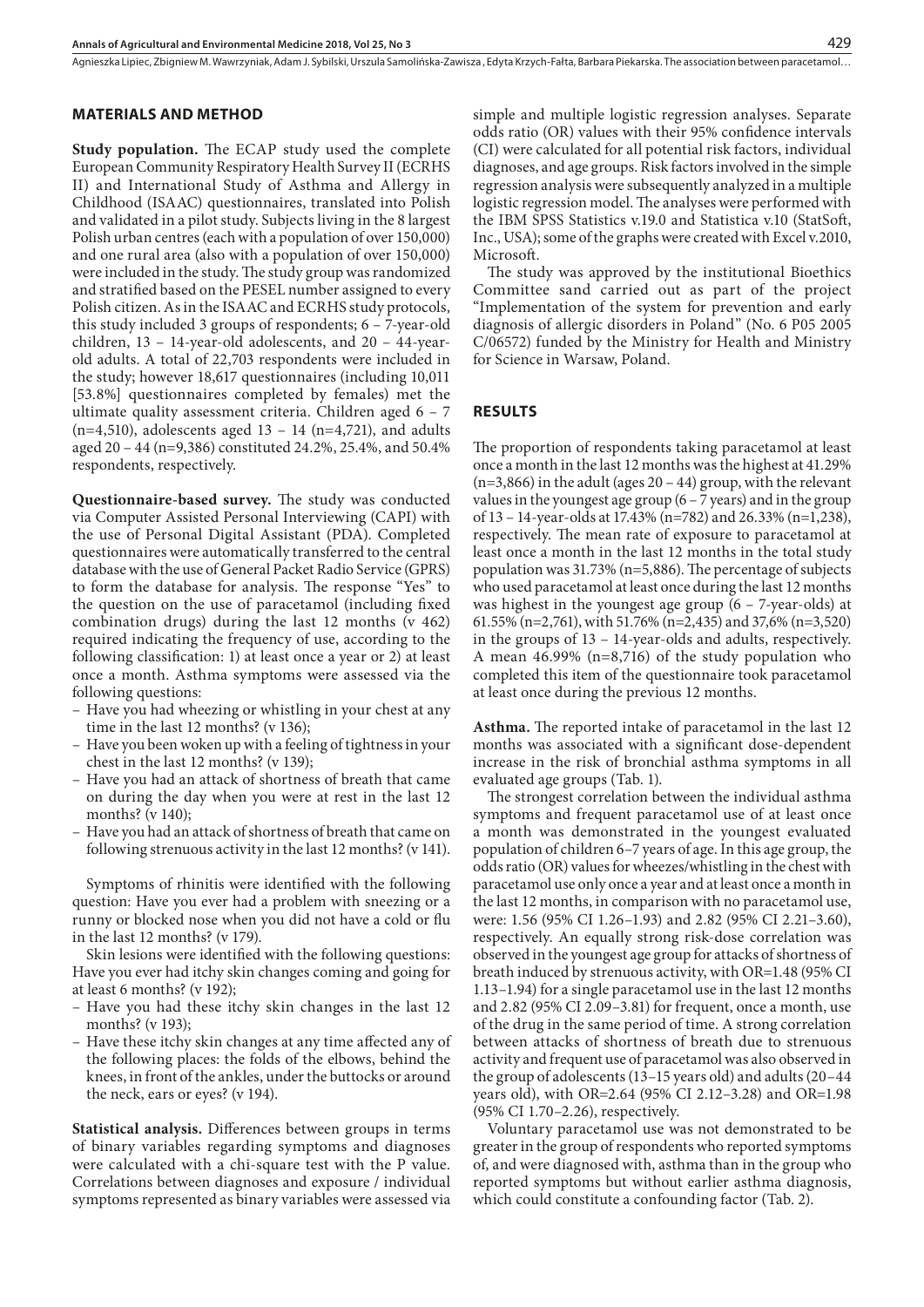Agnieszka Lipiec, Zbigniew M. Wawrzyniak, Adam J. Sybilski, Urszula Samolińska-Zawisza , Edyta Krzych-Fałta, Barbara Piekarska . The association between paracetamol…

| attacks of shortness of breath after strenuous activity with respect to paracetamol usage. |                                |                   |           |                  |           |               |             |               |           |               |
|--------------------------------------------------------------------------------------------|--------------------------------|-------------------|-----------|------------------|-----------|---------------|-------------|---------------|-----------|---------------|
| Exposure                                                                                   | Incidence                      | Age (years)       |           | <b>OR (CI) 1</b> | OR (CI) 2 |               | OR $(CI)$ 3 |               | OR (CI) 4 |               |
|                                                                                            |                                | $6 - 7$ n=4.482   | $1.56***$ | $1.26 - 1.93$    | 1.27      | $0.84 - 1.92$ | 1.38        | $0.93 - 2.07$ | $1.48**$  | $1.13 - 1.94$ |
|                                                                                            | At least once a year vs. never | $13 - 14$ n=4.699 | 1.20      | $0.92 - 1.57$    | 0.88      | $0.64 - 1.21$ | 1.05        | $0.73 - 1.51$ | $1.31*$   | $1.06 - 1.62$ |
| Usage of paracetamol                                                                       |                                | $20 - 44$ n=9.359 | 1.12      | $0.94 - 1.34$    | 1.00      | $0.82 - 1.21$ | $1.26*$     | $1.02 - 1.57$ | $1.27**$  | 1.09-1.47     |

**Table 1.** OR prevalence of 1) wheezing or whistling, 2) awakening with a feeling of tightness in the chest; 3) attacks of shortness of breath at rest; 4) attacks of shortness of breath after strenuous activity with respect to paracetamol usage

p \*<0.05; \*\* <0.01; \*\*\*<0.001

during last 12 moths

**Table 2.** Odds ratio of the use of paracetamol in the group of respondents who reported symptoms of wheezing or whistling, awakening with a feeling of tightness in chest, reported attacks of shortness of breath at rest, or attacks of shortness of breath after strenuous activity, while not being diagnosed with asthma vs. OR in the group of respondents who reported the above symptoms, as well as prior asthma diagnosis

At least once a month vs. never

| Exposure             | Incidence<br>Age (years)                                                |                   | OR (CI) |               |  |  |
|----------------------|-------------------------------------------------------------------------|-------------------|---------|---------------|--|--|
|                      |                                                                         | $6 - 7$ n=1.160   | $1.63*$ | $1.02 - 2.58$ |  |  |
|                      | At least once a<br>year vs. Never<br>At least once a<br>month vs. never | 13-14 n=1,212     | 1.1200  | $0.72 - 1.73$ |  |  |
| Usage of paracetamol |                                                                         | 20-44 n=2.933     | 1.2400  | $0.87 - 1.76$ |  |  |
| during last 12 moths |                                                                         | $6 - 7$ n=1.160   | 1.4400  | $0.85 - 2.44$ |  |  |
|                      |                                                                         | $13 - 14$ n=1.212 | 0.9000  | $0.58 - 1.40$ |  |  |
|                      |                                                                         | $20 - 44$ n=2.933 | 1.2600  | $0.90 - 1.76$ |  |  |

p \*<0.05

**Table 3.** OR prevalence of 1) nasal allergy including hay fever 2) sneezing or a runny or blocked nose, without the common cold or flu, with respect to paracetamol usage

| Exposure                                                |                                         | Incidence Age (years) | OR (CI) 1 |               | <b>OR (CI) 2</b> |               |  |
|---------------------------------------------------------|-----------------------------------------|-----------------------|-----------|---------------|------------------|---------------|--|
| usage of<br>para-<br>cetamol<br>during last<br>12 moths | At least<br>once a<br>year vs.<br>never | $6 - 7$ n=4.470       | 0.97      | $0.82 - 1.16$ | 1.07             | $0.77 - 1.55$ |  |
|                                                         |                                         | $13 - 14$ n=4.695     | 1.11      | $0.93 - 1.33$ | 1.29             | $0.95 - 1.74$ |  |
|                                                         |                                         | 20-44 n=9.346         | 1.03      | $0.90 - 1.33$ | 1.17             | $0.91 - 1.50$ |  |
|                                                         | At least                                | $6 - 7$ n=4.470       | $1.45***$ | $1.16 - 1.79$ | 1.40             | $0.92 - 2.14$ |  |
|                                                         | once a<br>month<br>vs. never            | 13-14 n=4.695         | $1.58***$ | $1.30 - 1.92$ | $1.75***$        | $1.25 - 2.47$ |  |
|                                                         |                                         | 20-44 n=9.346         | $1.20**$  | $1.05 - 1.37$ | $1.35*$          | $1.06 - 1.72$ |  |

p \*<0.05, \*\* <0.01, \*\*\* <0.001

**Rhinitis.** The reported paracetamol use in the last 12 months was associated with a significant dose-dependent increase in risk of developing rhinitis symptoms (Tab. 3).

Nasal allergies. including hay fever, showed the strongest correlation, in terms of the odds ratio, with the use of paracetamol in the group of adolescents (13–14 years old) with frequent use of the drug (at least once a month); OR=1.58 (95% CI 1.30–1.92)

**Eczema.** The use of paracetamol at least once a month in the last 12 months demonstrated a correlation (in terms of the odds ratio) with development of skin allergy symptoms (Tab. 4).

Frequent use of paracetamol in children 6–7 years old was associated with an increased risk of atopic eczema or other type of skin allergy and an itchy rash that was coming and going for at least 6 months, with itchy or watery eyes by 50% and 49%, respectively (with p<0.05 for either value). The rates of these forms of skin allergy in the adult population were higher by 44% and 45%, respectively, than those in subjects who never used paracetamol (p<0.001).

| <b>Table 4.</b> OR prevalence of: 1) eczema or any kind of skin allergy; 2) itchy |
|-----------------------------------------------------------------------------------|
| rash coming and going for at least 6 months, with itchy or watery eyes,           |
| with respect to paracetamol usage                                                 |

6–7 n=4,482 2.82 \*\*\* 2.21–3.60 2.67\*\*\* 2.67–4.17 2.09\*\* 1.32–3.29 2.82\*\*\* 2.09–3.81 13–14 n=4,699 1.88\*\*\* 1.42–2.48 1.62\*\* 1.16–2.25 1.86\*\*\* 1.28–2.69 2.64\*\*\* 2.12–3.28 20–44 n=9,359 1.48\*\*\* 1.25–1.75 1.60\*\*\* 1.34–1.92 1.89\*\*\* 1.54–2.32 1.96\*\*\* 1.70–2.26

| Exposure                                                   | Incidence<br>Age (years)                 |                   | OR (CI) 1 | OR (CI) 2     |           |               |
|------------------------------------------------------------|------------------------------------------|-------------------|-----------|---------------|-----------|---------------|
| Usage of<br>para-<br>cetamol<br>during<br>last 12<br>moths | At least<br>once a<br>year vs.<br>never  | $6 - 7$ n=4,470   | 1.09      | $0.85 - 1.40$ | 1.09      | $0.85 - 1.39$ |
|                                                            |                                          | $13 - 14$ n=4.695 | 0.97      | $0.75 - 1.25$ | 0.97      | $0.75 - 1.25$ |
|                                                            |                                          | 20-44 n=9,346     | 1.04      | $0.83 - 1.31$ | 1.05      | $0.83 - 1.32$ |
|                                                            | At least<br>once a<br>month<br>ys, never | $6 - 7$ n=4.470   | $1.5*$    | $1.11 - 2.01$ | $1.49*$   | $1.11 - 2.00$ |
|                                                            |                                          | 13-14 n=4,695     | 0.97      | $0.75 - 1.25$ | $1.34*$   | $1.02 - 1.76$ |
|                                                            |                                          | 20-44 n=9.346     | $1.44***$ | $1.16 - 1.79$ | $1.45***$ | $1.16 - 1.80$ |

p \*<0.05; \*\* <0.01; \*\*\* <0.001

#### **DISCUSSION**

Epidemiology of Allergic Diseases in Poland (EACP) is a large questionnaire-based survey in the East-Central part of Europe, assessing the relationship between the usage of paracetamol and the symptoms of allergic diseases in children, adolescents, and adults. The data was collected from almost 20,000 subjects. The study was conducted in accordance with the standards of ISAAC and ECRHS, while addressing the Polish specificity. The accuracy of the surveys was high; with a multiple verification system introduced to ensure the accuracy of data obtained via modern teleinformation technologies.

The presented analysis of the frequency of paracetamol use in the ECAP study population suggests that this is a drug commonly used in the Polish population, with nearly half of the respondents (46.99%) reporting its use at least once during the last 12 months, and almost one-third of all respondents (31.73%) at least once a month during the last 12 months. A comparison of the findings on the use of paracetamol by the 13–14-year-olds with the results of the ISAAC Phase Three study [11], which analyzed a population of 322,959 adolescents from 113 study centers in 50 countries around the world, demonstrated the proportion of Poles who took paracetamol at least once during the last 12 months (51.76%) to be slightly lower than the mean proportion for 50 countries assessed as part of ISAAC Phase Three (73%). However, the proportion of Polish adolescents taking paracetamol at least once a month in the last 12 months (26.33%) is comparable to the mean proportion from 50 countries participating in the ISAAC Phase Three study (30%) [11].

The analysis of results from the ECAP study showed a correlation between the use of paracetamol in the last 12 months and a dose-dependent risk of developing symptoms of bronchial asthma, rhinitis, and skin allergy. This correlation was observed in all evaluated age groups, i.e.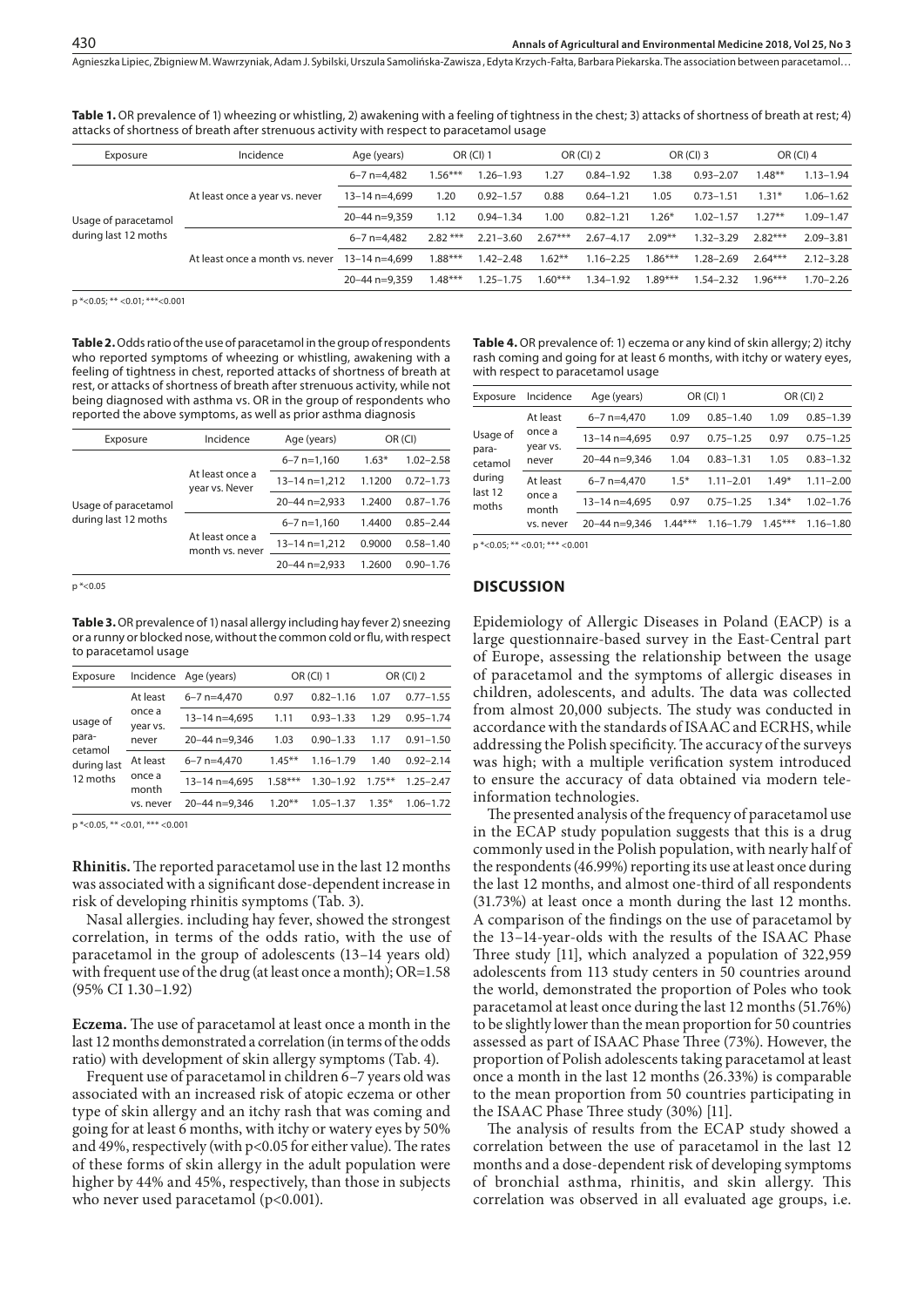children 6–7-years-old, adolescents 13–14-years-old, and in young adults.

The correlation between wheezes/whistling in the chest or attacks of shortness of breath following strenuous activity in the last 12 months and frequent use of paracetamol measured with the odds ratio (OR) was 2.82 in the youngest evaluated age group (6 – 7-year-olds). This age group, analyzed by Beasley and the ISAAC Phase Three Study Group [11] based on a questionnaire-based survey in 205,487 children from 73 centres in 31 countries in the world, demonstrated a dose-dependent increase in the risk of developing asthma symptoms with paracetamol use at least once during the last 12 months (OR=1.61; 95% CI 1.46–1.77) and with paracetamol use at least once a month during the last 12 months (OR=3.23; 95% CI 2.91–3.60). Moreover, the ISAAC Phase Three study showed that paracetamol use in children aged  $6 - 7$  was associated with an increased risk of rhinitis and skin allergy symptoms; the currentr study showed comparable findings.

The correlation between the use of paracetamol and developing symptoms of asthma in the adolescent group (13 – 14-year-olds) assessed via a video questionnaire in the population of 322,959 adolescents in 113 centers representing 50 countries in the world, and published by Beasley and the ISAAC Phase Three Study Group [11], showed a 2.5 fold increase in the risk of developing asthma symptoms during the last 12 months with the use of paracetamol at least once a month in the last 12 months; this result was comparable to that obtained in the current study. The ISAAC Phase Three Study also demonstrated a significant dosedependent correlation between paracetamol use and the risk of developing the symptoms of rhinitis and skin allergy in the group of 13 – 14-year-olds.

The ECAP study findings for the adult group are comparable to the results obtained by other authors. Shaheen et al. [12] were among the first to demonstrate a considerable increase in the risk of asthma symptoms with increased frequency of paracetamol use. With taking paracetamol less than once a month, the odds ratio (OR) was 1.06 (95% CI 0.77–1.45), with dosing once a month OR=1.22 (0.87–1.72), once a week OR=1.79 (1.21–2.65), and with daily use of paracetamol OR=2.38 (1.22–4.64) [12]. The correlation between the use of paracetamol and development of asthma in the adult population was assessed in the GA2LEN case-control study conducted in 12 European countries in order to compare a group of 521 patients reporting asthma and presenting its symptoms during the last 12 months, and a 507-person control group without either a diagnosis of asthma or its symptoms reported during the last 12 months. Weekly use of paracetamol proved to be strongly positively associated with asthma after controlling for confounders, in comparison with a less frequent use of the drug [13].

ECAP study results presented here are also consistent with the results of many other epidemiological studies conducted in various age groups and in various countries worldwide [12, 13, 14, 15, 16, 19, 20, 21]. ECAP study results can be also compared to the results of the studies conducted in countries involved in the ISAAC Phase One study and ECRHS, which demonstrated that in countries with the highest *per capita* use of paracetamol, the prevalence of bronchial asthma is also high, which to some extent may indicates the existence of a correlation [22].

The final conclusions regarding any correlations between paracetamol use and developing the symptoms of asthma,

rhinitis, and skin allergy, based on the ECAP study findings is limited by several confounding factors. Firstly, this study did not include any observations on the use of paracetamol in the earlier period, with only the 12 months directly preceding the study being analyzed. Conversely, such analysis of an earlier period was conducted, e.g. in the group of 6 – 7-yearolds included in the ISAAC Phase Three study mentioned above [9].

Moreover, the questions asked as part of the ECAP survey did not include the reasons for paracetamol use. However, it is worth noting that being more susceptible to respiratory tract infections, patients with asthma, especially children, are more likely to choose paracetamol for this reason than people without asthma. Moreover, viral respiratory tract infections, which in children are accompanied by fever which may be the reason for paracetamol use, may themselves constitute a risk factor for developing asthma [23]. Cheelo et al. [24], the authors of a recently published systematic review of cohort studies, conclude that respiratory tract infections confound the association between paracetamol exposure in early childhood and asthma. They found only weak evidence to support the association.

Another confounding factor that should be considered is the practice of avoiding the use of aspirin and other nonsteroidal anti-inflammatory drugs (NSAIDs) in those patients in whom aspirin may exacerbate the symptoms of asthma, and replacing those drugs with paracetamol, whenever indicated. This factor may be of greater importance in adults than in children. In order to eliminate this confounding factor, the presented study compared the selected symptomatic respondents without a diagnosis of asthma (i.e. the group where the voluntary replacement of other NSAIDs with paracetamol could not have played any role) with the group of patients reporting asthma diagnosis. The result does not indicate that this confounding factor plays a significant role in the study population.

One of the postulated mechanisms of asthma development involves oxidative stress in the airways, which affects bronchial inflammation and promotes bronchial hyper-responsiveness via injury of the respiratory epithelium [25]. Paracetamol is a potential source of oxidative stress, as its use results in a dose-dependent decrease in the levels of the endogenous pulmonary anti-oxidant glutathione (GSH) [16, 26, 27, 28]. Moreover, the Th2-mediated immunological response may become enhanced. Another postulated mechanism involves the role of paracetamol in selective inhibition of cyclooxygenase-2, which plays a role in repairing damaged airway epithelium [17, 18]. Based on the study conducted in mice by Nassini et al. [29], a novel mechanism has been proposed. The researchers demonstrated that paracetamol intake caused metabolite NAPQI detectable concentrations in the lungs, which stimulated the transient receptor potential ankyrin-1 (TRPA1). That, in turn, led to neurogenic airway inflammation [29]. As frequent paracetamol use is also associated with symptoms of rhinitis and skin allergy, a systemic pro-inflammatory effect of paracetamol has also been postulated [15, 16, 30]. A study in a rat model, recently been published by Caballero et al. [31], demonstrated mast cells infiltration of nasal mucosa as a result of chronic exposure to paracetamol.

The ECAP study revealed a high incidence of both asthma and allergic rhinitis in the Polish population [32]. Frequent use of paracetamol may be one of risk factors for developing these